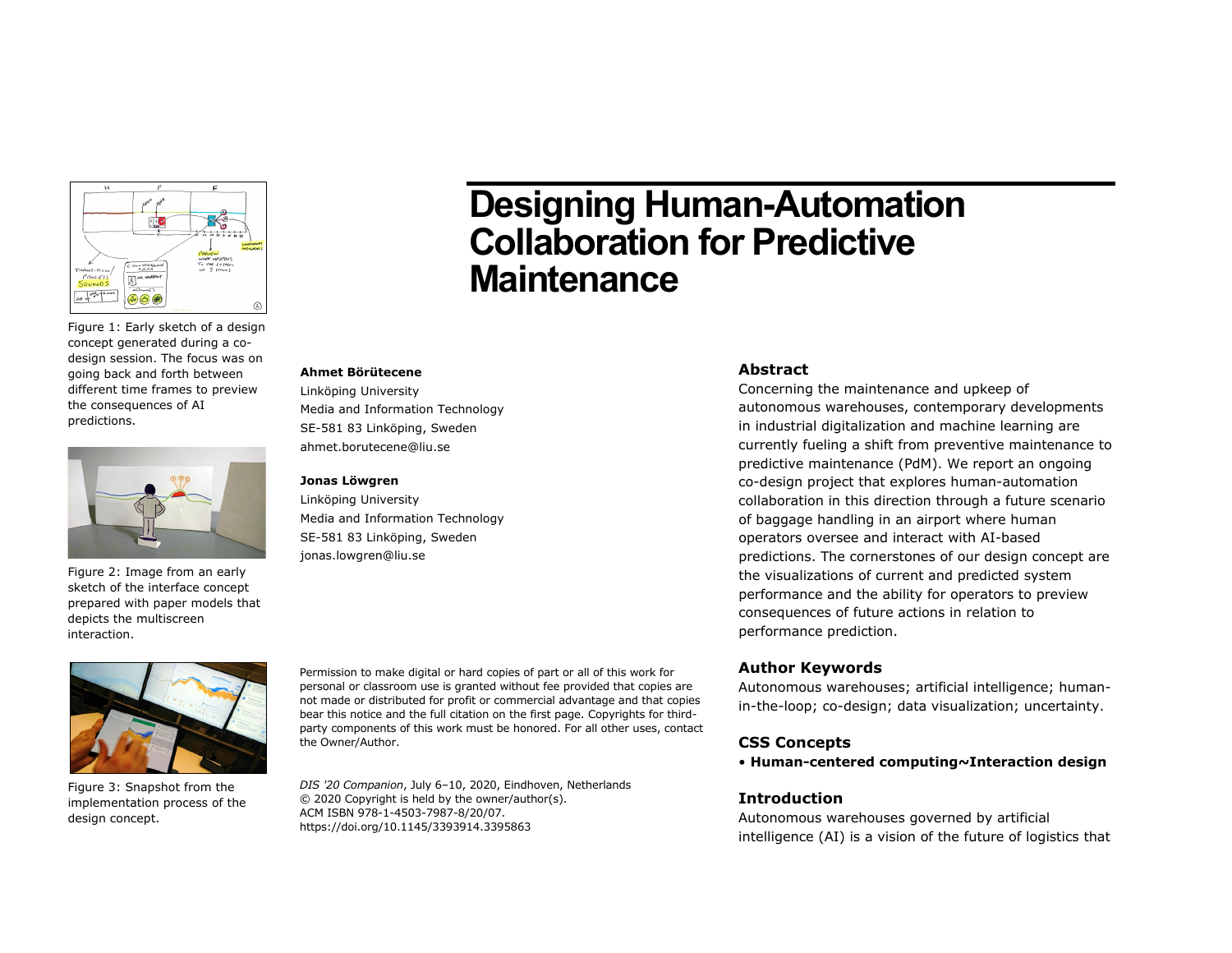

Figure 4: Co-design sessions enabled collective exploration based on diverse areas of expertise. During roleplaying we used existing objects as props and improvised future situations.



Figure 5: The team members played different roles including those of non-human actors. This activity involved exploring multiple variations and generating new ideas.



Figure 6: Design concept. Each screen can be manipulated via tablet. Suggested actions become activated when dragged to the *Action Plan* frame on the left.

currently attracts much attention, envisioning an AI that is capable of orchestrating the operations of a warehouse where multiple automated guided vehicles work on receiving, storing and delivering items. Concerning the maintenance and upkeep of such a complex technical installation, contemporary developments in industrial digitalization and machine learning are currently fueling a shift from preventive maintenance to **predictive maintenance** (PdM) [13, 14]. What this means is that traditional practices of scheduling inspection and maintenance based on time and usage templates are being supplanted with automated real-time monitoring and analysis of historical data to predict maintenance needs, promising to deliver better uptimes and longer component lives. It is clear that the current capabilities of AI technology already enable significant degrees of automation of operation and maintenance in the visionary context of an automated warehouse. It is equally clear that for reasons to do with reliability, accountability and bigpicture judgment abilities, humans will need to be monitoring and intervening in operation as well as maintenance [1, 4, 7, 15, 19]. For the foreseeable future, we expect **human-automation collaboration (HAC)** to be the most fruitful design approach to the automated warehouse vision.

We report an ongoing project where design researchers in HAC work together with a company specializing in warehouse logistics solutions to explore these issues. The company is Toyota Material Handling in Mjölby, Sweden, coming from a long tradition of developing forklifts and other logistics equipment and currently exploring visions of autonomous warehouses. Our joint brief was to explore a future scenario of baggage handling in an airport, where automated guided

vehicles work in concert with human airport staff, security and customs officers, and other baggage handling technologies. One starting assumption was the existence of a control room with human operators planning and overseeing the operations of the integrated baggage handling system; another assumption was the existence of an AI module drawing on real-time and historical data to analyze the status of the various system components and predict maintenance needs.

The provisional knowledge contributions of our work so far are twofold: we present a design concept addressing some challenges in industrial HAC that we expect to be applicable in many similar design situations, and we report how this concept was attained using a co-design process based on co-production principles.

#### **Explorative Design Process**

The collaboration between academic researchers and corporate R&D was set up as a **co-production** project, which generally implies three characteristics [8]. First, the partners commit to a common concrete goal — here, the design of an automated warehouse control room concept. Second, the recognition of partners' different agendas the researchers aim to create and disseminate new knowledge, whereas the company is ultimately interested in future business opportunities. And finally, the notion of open IP — companies bringing existing IP to the table can protect it using NDAs and the like, but all new IP created in the course of the collaboration is free for partners to use as they see fit. Our mutual commitment to a coproduction approach formed the basis for planning and executing a co-design process [11, 12] consisting of seven full-day sessions in as many weeks, with homework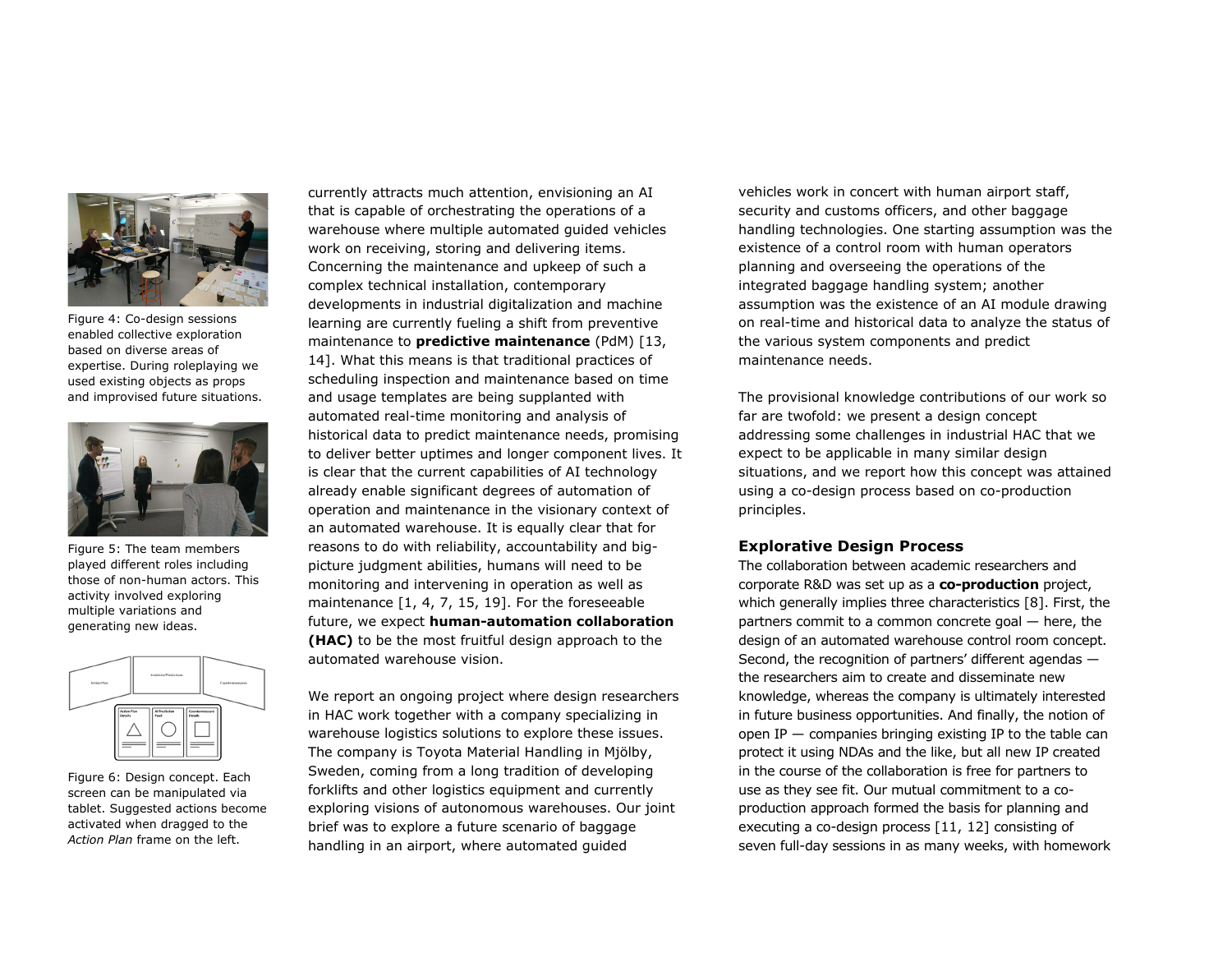## **Using Co-design for Exploring HAC**

The topic of designing for HAC is attracting much recent attention and there is an emerging literature, much of which based on conventional data collection followed by analysis leading to a proposed design [2, 17]. Our work is an example of co-design, placing participants in the roles of actors rather than objects of study or providers of data. This is an age-old distinction in HCI and the differences between the two main approaches are generally well understood [5, 11].

What sets HAC apart from general HCI is the degree of agency and autonomy assigned to the non-human actors. We found that a co-design approach of bodystorming human as well as non-human roles enabled rapid exploration of a large space of possibilities for the behaviors and capabilities of "the AI." However, we acknowledge the need for co-design participants to have solid knowledge of AI/ML as a design material [6, 18] in order to avoid unproductive blue-sky speculation on what "the AI" could do.

between sessions including doing secondary research and validating the interim results with relevant colleagues. The co-design team was staffed with one product manager, three data scientists and one UX designer from Toyota, and led by one of the present authors who is a designerresearcher in interaction design.

The aim of the first session was to identify specific, actionable **challenges** in the general area of people and AI running an autonomous warehouse together. In the second session, we sketched a basic **scenario** based on an automated baggage handling system and then improvised roleplay [3] along the lines of the scenario to explore future situations and use cases (Figure 4). The session also included a remote interview with a process improvement engineer from an external company working in the domain of airport baggage handling, to learn more about the existing work practices and challenges. The third session comprised ideation through a quick cycle of divergence, synthesis and convergence, leading to five distinct **design concepts** (Figure 1). They were assessed in the fourth session with the help of a service and logistics consultant from the external company, leading to a decision to focus on two concepts for further development: first, to enable what-if preview of maintenance actions suggested by the AI, and second, to display current system performance along with ways to steer towards desired performance. To conclude the fourth session, we created a concrete scenario around the need for operators and AI to jointly plan and prepare the baggage handling system for momentary higher-thannormal performance. After the session, the co-design team leader developed the scenario into a complete **story** and two **storyboard sketches**.

The fifth session was devoted to bodystorming around the story (Figure 5), yielding a design concept that combined what-if exploration with the aggregated visualization of current and desired performance. The whole bodystorming activity [10] was captured in photographs, and the session ended by selecting photos and composing them into a photo storyboard [16] conveying the unified design concept. After the session, the team leader sketched an **interface design** (Figure 2, Figure 6) with interaction components and techniques inspired by the photo storyboard. In the sixth session, the interface design was assessed in a session with a higher-up Toyota representative as well as the service and logistics consultant who previously participated in the design process. The feedback was used in the seventh and final session to refine the interface design and the story. These concluding results from the co-design process were used as specifications for developing an **interactive demonstrator** [9] implementing the design concept (Figure 3) as described in the following section.

#### **Design Concept**

Lucas enters the control room at 6am. He picks up the tablet and fires up the baggage handling system on the three screens in front of him (Figure 7); everything looks normal. After a while, a prediction appears on the central screen indicating that there might be late passengers a few hours from now. The AI indicates that this event may delay three flights (F1, F2, F3) scheduled around that time. Lucas sees that the required performance is predicted to be higher than the available performance in the indicated time slot.

In order to see the range of actions the AI suggests to prevent the delays, he looks at the right screen where there are four actions to choose from (Figure 7). He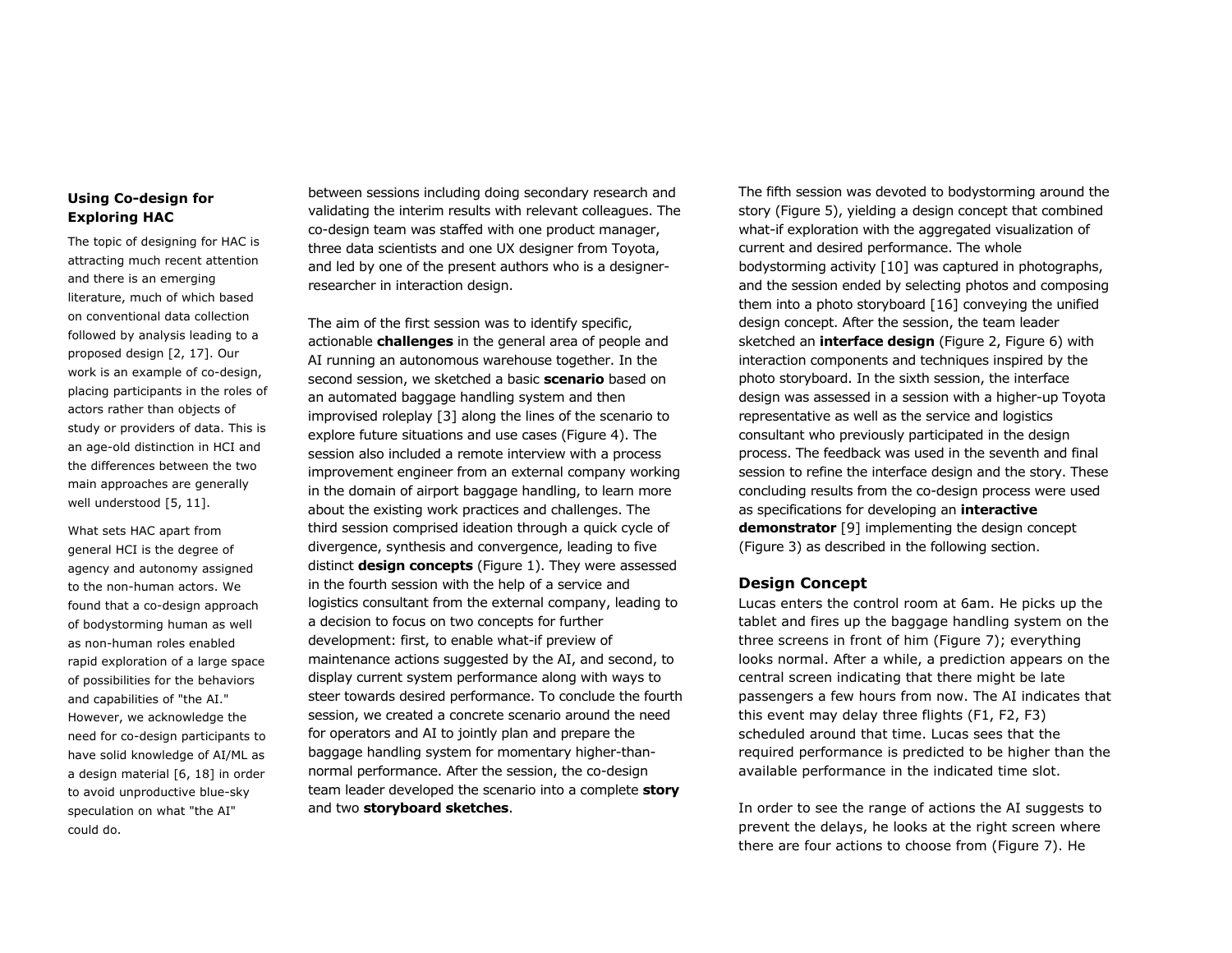





Figure 8a-8d: Lucas previews the suggested actions on the central screen. *Rescheduling charging (a), wear and tear mode (b), manual x-ray check (c),* and *prioritizing flights (d).*



Figure 7: The central screen — *Incidents/Predictions* — displays a graph with two lines: the blue one represents the predicted available capacity and the orange one represents the predicted required capacity. The right screen — *Countermeasures* — displays possible actions that AI suggests regarding the incident in focus on the central screen. The left screen — *Action Plan* — displays the action taken that refers to the incident in focus (not fully shown in the figure). The tablet's screen is divided into three frames and each frame corresponds to the respective screens.

starts browsing the actions by tapping the first one and previews its consequences on the central screen (Figure 8a). The preview state does not prevent him from maintaining situational awareness as he can quickly go back to the present state by tapping the action again. He decides to activate this *rescheduling charging* action directly because it is a mechanical task that the AI is good at configuring. He does so on the tablet by dragging the suggestion to the *Action Plan* (Figure 6). Now the performance graph he saw earlier as a preview is updated.

He moves on to preview the next AI suggestion: *wear and tear mode* which demands too much resource for the moment (Figure 8b). Then he taps on the third one: *manual x-ray check* that is not preferable because it implies ordering the airport staff to do extra work (Figure 8c). The last action suggested by AI, *prioritizing* 

*flights*, seems to raise the available performance to an acceptable level (Figure 8d). After some reconfiguration, he drags the suggestion to the *Action Plan* where it gets activated (also showing on the central screen). Thus, Lucas managed to raise the available performance to the necessary level and prevent the delays.

#### **Concluding Remarks**

The cornerstones of the design concept are the visualizations of **current and predicted system performance** (including the uncertainty of AI-based predictions) and the ability for operators to **preview consequences of future actions** in relation to performance prediction. We feel that this represents a fruitful approach to HAC in PdM, and we are looking forward to carrying out more extensive formative user testing and then refine the design concept accordingly.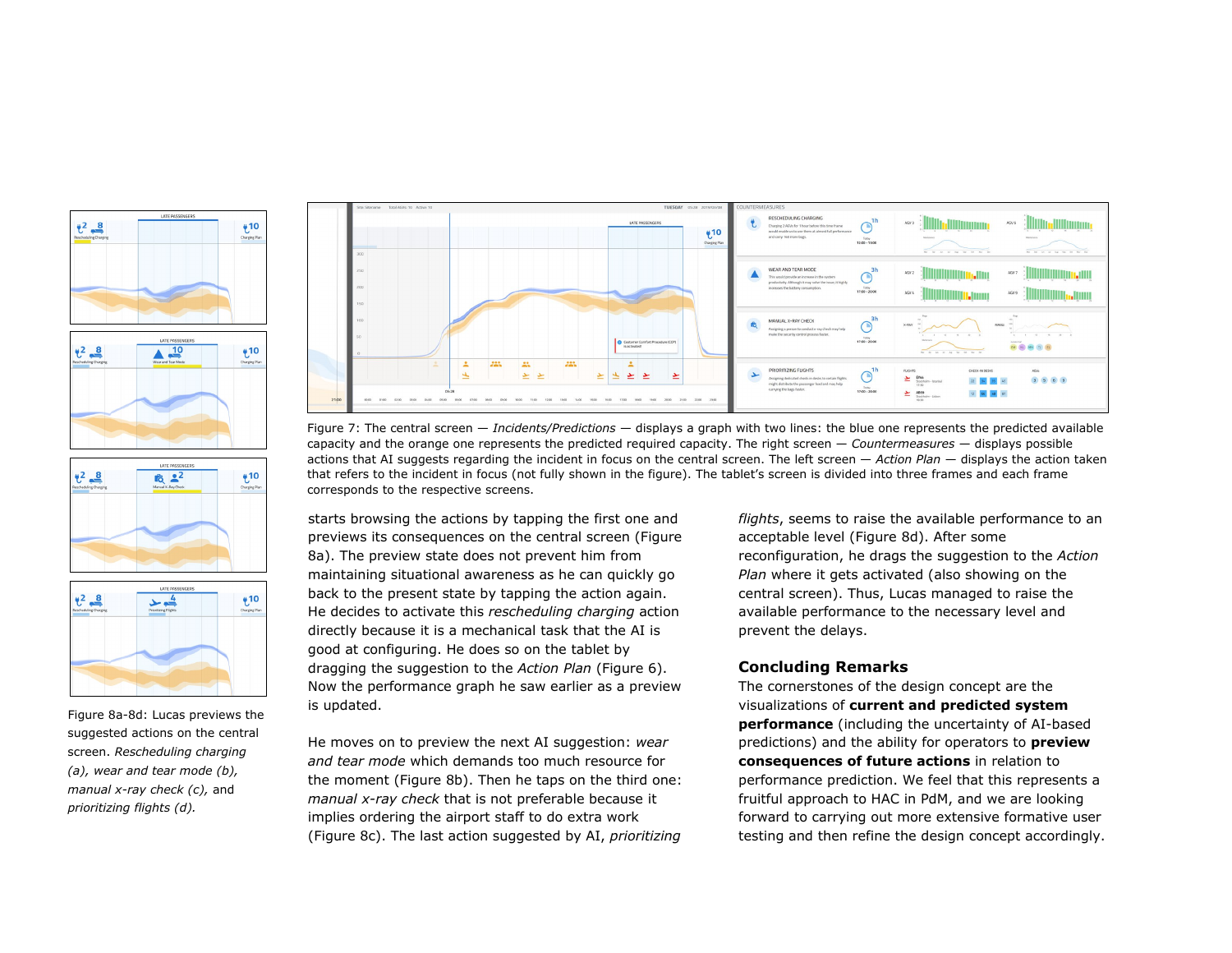#### **ACKNOWLEDGEMENTS**

We thank the co-design team members Boris Ahnberg, Emilia Johansson, Elisa Määttänen, Filip Nilsson, Gustav Sternelöv for their participation and generosity. We thank our research engineer Erik Olsson for his hardwork in implementing the demonstrator and Jonas Unger and Per Larsson for their technical supervision. This Visual Sweden project is funded by VINNOVA (grant number 2015-07051).

## **References**

- [1] Amershi, S. et al. 2019. Guidelines for Human-AI Interaction. *Proceedings of the 2019 CHI Conference on Human Factors in Computing Systems* (Glasgow, Scotland Uk, May 2019), 1– 13.
- [2] van Berkel, N. et al. 2019. Crowdsourcing Perceptions of Fair Predictors for Machine Learning: A Recidivism Case Study. *Proceedings of the ACM on Human-Computer Interaction*. 3, CSCW (Nov. 2019), 28:1–28:21. DOI:https://doi.org/10.1145/3359130.
- [3] Burnette, C. 1974. A Role Oriented Approach to Group Problem Solving. *Journal of Architectural Education*. 28, sup1 (Sep. 1974), 21–22. DOI:https://doi.org/10.1080/10464883.1974.111 02526.
- [4] Dudley, J.J. and Kristensson, P.O. 2018. A Review of User Interface Design for Interactive Machine Learning. *ACM Transactions on Interactive Intelligent Systems*. 8, 2 (Jun. 2018), 8:1–8:37. DOI:https://doi.org/10.1145/3185517.
- [5] Ehn, P. and Kyng, M. 1992. Cardboard computers: mocking-it-up or hands-on the future. *Design at work: cooperative design of computer systems*. L. Erlbaum Associates Inc. 169–196.
- [6] Holmquist, L.E. 2017. Intelligence on tap: Artificial intelligence as a new design material. *interactions*. 24, 4 (2017), 28–33.
- [7] Horvitz, E. 1999. Principles of mixed-initiative user interfaces. *Proceedings of the SIGCHI conference on Human Factors in Computing Systems* (Pittsburgh, Pennsylvania, USA, May 1999), 159–166.
- [8] Löwgren, J. 2016. On the significance of making in interaction design research. *Interactions*. 23, 3 (Apr. 2016), 26–33. DOI:https://doi.org/10.1145/2904376.
- [9] MultiViewer: *https://github.com/eriol726/MultiViewer*. Accessed: 2020-03-09.
- [10] Oulasvirta, A. et al. 2003. Understanding contexts by being there: case studies in bodystorming. *Personal and Ubiquitous Computing*. 7, 2 (Jul. 2003), 125–134. DOI:https://doi.org/10.1007/s00779-003-0238- 7.
- [11] Sanders, E.B.-N. and Stappers, P.J. 2008. Cocreation and the new landscapes of design. *CoDesign*. 4, 1 (Mar. 2008), 5–18. DOI:https://doi.org/10.1080/1571088070187506 8.
- [12] Sanders, L. and Stappers, P. 2013. *Convivial Toolbox: Generative Research for the Front End of Design*. BIS Publishers.
- [13] Silvestrin, L.P. et al. 2019. A Comparative Study of State-of-the-Art Machine Learning Algorithms for Predictive Maintenance. *2019 IEEE Symposium Series on Computational Intelligence (SSCI)* (Dec. 2019), 760–767.
- [14] Susto, G.A. et al. 2015. Machine Learning for Predictive Maintenance: A Multiple Classifier Approach. *IEEE Transactions on Industrial Informatics*. 11, 3 (Jun. 2015), 812–820. DOI:https://doi.org/10.1109/TII.2014.2349359.
- [15] Tran Luciani, D. et al. 2019. Designing finegrained interactions for automation in air traffic control. *Cognition, Technology & Work*. (Sep. 2019). DOI:https://doi.org/10.1007/s10111-019- 00598-9.